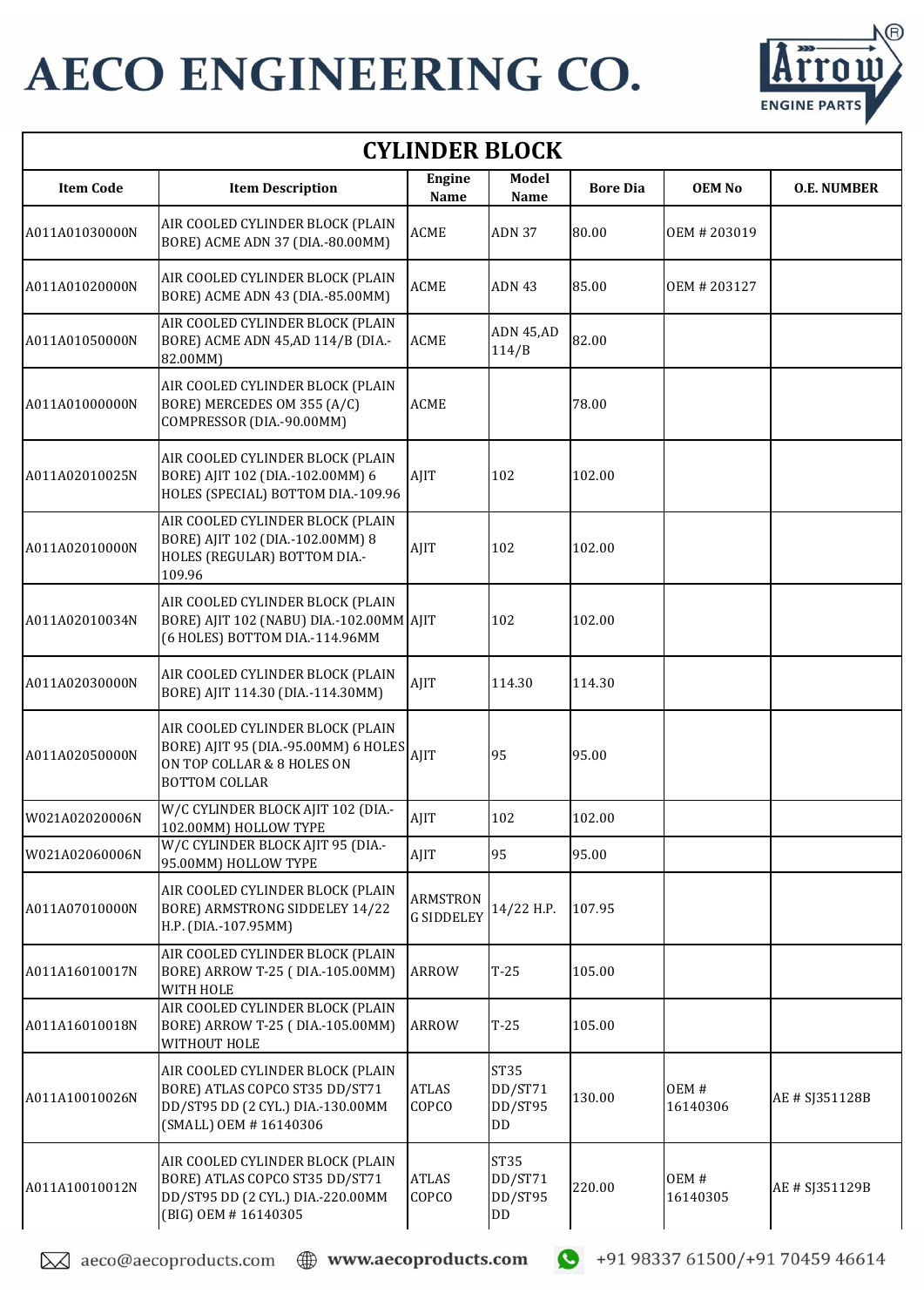

| A011B01000000N | AIR COOLED CYLINDER BLOCK (PLAIN<br>BORE) BAJAJ (DIA.-61.00MM)<br>ALUMINIUM BODY + C.I. SLEEVE                                                        | BAJAJ          |                                         | 61.00  |                  |                                        |
|----------------|-------------------------------------------------------------------------------------------------------------------------------------------------------|----------------|-----------------------------------------|--------|------------------|----------------------------------------|
| A011B01020000N | AIR COOLED CYLINDER BLOCK (PLAIN<br>BORE) BAJAJ 3 WHEELER (3 PORT) DIA. BAJAJ<br>57.00MM                                                              |                | 3 WHEELER 57.00                         |        |                  |                                        |
| BAJAJ0072      | AIR COOLED CYLINDER BLOCK (PLAIN<br>BORE) BAJAJ 3 WHEELER (RE) 3 PORT<br>(DIA.-57.00MM)                                                               | BAJAJ          | <b>3 WHEELER</b><br>(RE) 3 PORT         | 57.00  |                  |                                        |
| BAJAJ0073      | AIR COOLED CYLINDER BLOCK (PLAIN<br>BORE) BAJAJ 3 WHEELER (RE) 5 PORT<br>$(DIA.-57.00MM)$                                                             | BAJAJ          | <b>3 WHEELER</b><br>(RE) 5 PORT         | 57.00  |                  |                                        |
| A011B01030000N | AIR COOLED CYLINDER BLOCK (PLAIN<br>BORE) BAJAJ AVENGER (DIA.-67.00MM)<br>ALUMINIUM BODY + C.I. SLEEVE                                                | BAJAJ          | <b>AVENGER</b>                          | 67.00  |                  |                                        |
| BAJAJ0070      | AIR COOLED CYLINDER BLOCK (PLAIN<br>BORE) BAJAJ DISCOVER 100 ST (4<br>VALVES) DIA.-47.00MM                                                            | BAJAJ          | <b>DISCOVER</b><br>100 ST (4<br>VALVES) | 47.00  |                  |                                        |
| BAJAJ0071      | AIR COOLED CYLINDER BLOCK (PLAIN<br>BORE) BAJAJ DISCOVER 125 ST (4<br>VALVES) DIA.-54.00MM                                                            | BAJAJ          | <b>DISCOVER</b><br>125 ST (4<br>VALVES) | 54.00  |                  |                                        |
| BAJAJ0068      | AIR COOLED CYLINDER BLOCK (PLAIN<br>BORE) BAJAJ DISCOVER Dtsi 125cc (DIA. BAJAJ<br>57.00MM)                                                           |                | <b>DISCOVER</b><br>Dtsi 125cc           | 57.00  |                  |                                        |
| A011B01060000N | AIR COOLED CYLINDER BLOCK (PLAIN<br>BORE) BAJAJ OPTIMA (DIA.-63.50MM)<br>ALUMINIUM BODY + C.I. SLEEVE                                                 | BAJAJ          | <b>OPTIMA</b>                           | 63.50  | OEM#<br>AN101133 |                                        |
| BAJAJ0069      | AIR COOLED CYLINDER BLOCK (PLAIN<br>BORE) BAJAJ PULSAR 135cc (DIA.-<br>54.00MM)                                                                       | BAJAJ          | <b>PULSAR</b><br>135cc                  | 54.00  |                  |                                        |
| A011B01040000N | AIR COOLED CYLINDER BLOCK (PLAIN<br>BORE) BAJAJ PULSAR 180 Dtsi (DIA .-<br>63.50MM) ALUMINIUM BODY + C.I.<br><b>SLEEVE</b>                            | BAJAJ          | PULSAR 180<br>Dtsi                      | 63.50  |                  |                                        |
| A011B01050000N | AIR COOLED CYLINDER BLOCK (PLAIN<br>BORE) BAJAJ PULSAR 180 Ug3 (DIA .-<br>63.50MM) ALUMINIUM BODY + C.I.<br><b>SLEEVE</b>                             | BAJAJ          | PULSAR 180 63.50<br>Ug3                 |        |                  |                                        |
| A011B01020200N | AIR COOLED CYLINDER BLOCK (PLAIN<br>BORE) BAJAJ RICKSHAW 3 WHEELER<br>(REAR ENGINE) 4 STROKE WITH<br>ALUMINIUM BODY + C.I. SLEEVE (DIA .-<br>57.00MM) | BAJAJ          | 3 WHEELER 57.00                         |        |                  |                                        |
| BAJAJ0041      | CYLINDER BLOCK BAJAJ FL4T<br>(OPTIMA)                                                                                                                 | BAJAJ          | FL4T                                    | 63.50  | OEM#<br>36AN0009 |                                        |
| BAJAJ0042      | <b>CYLINDER BLOCK BAJAJ FL4T</b><br>(OPTIMA)                                                                                                          | BAJAJ          | FL4T                                    | 63.50  | OEM#<br>36AN0010 |                                        |
| A011B05060000N | AIR COOLED CYLINDER BLOCK (PLAIN<br>BORE) BERLIET OR R.V.I. R-310 (DIA.-<br>100.00MM)                                                                 | <b>BERLIET</b> | R-310                                   | 100.00 |                  | PART#<br>0000151585&<br>KONEKS #124200 |
| A011B05070000N | AIR COOLED CYLINDER BLOCK (PLAIN<br>BORE) BERLIET OR R.V.I. R-385 (DIA.-<br>100.00MM)                                                                 | <b>BERLIET</b> | R-385                                   | 100.00 |                  | <b>PART</b><br>#=5600426103C           |

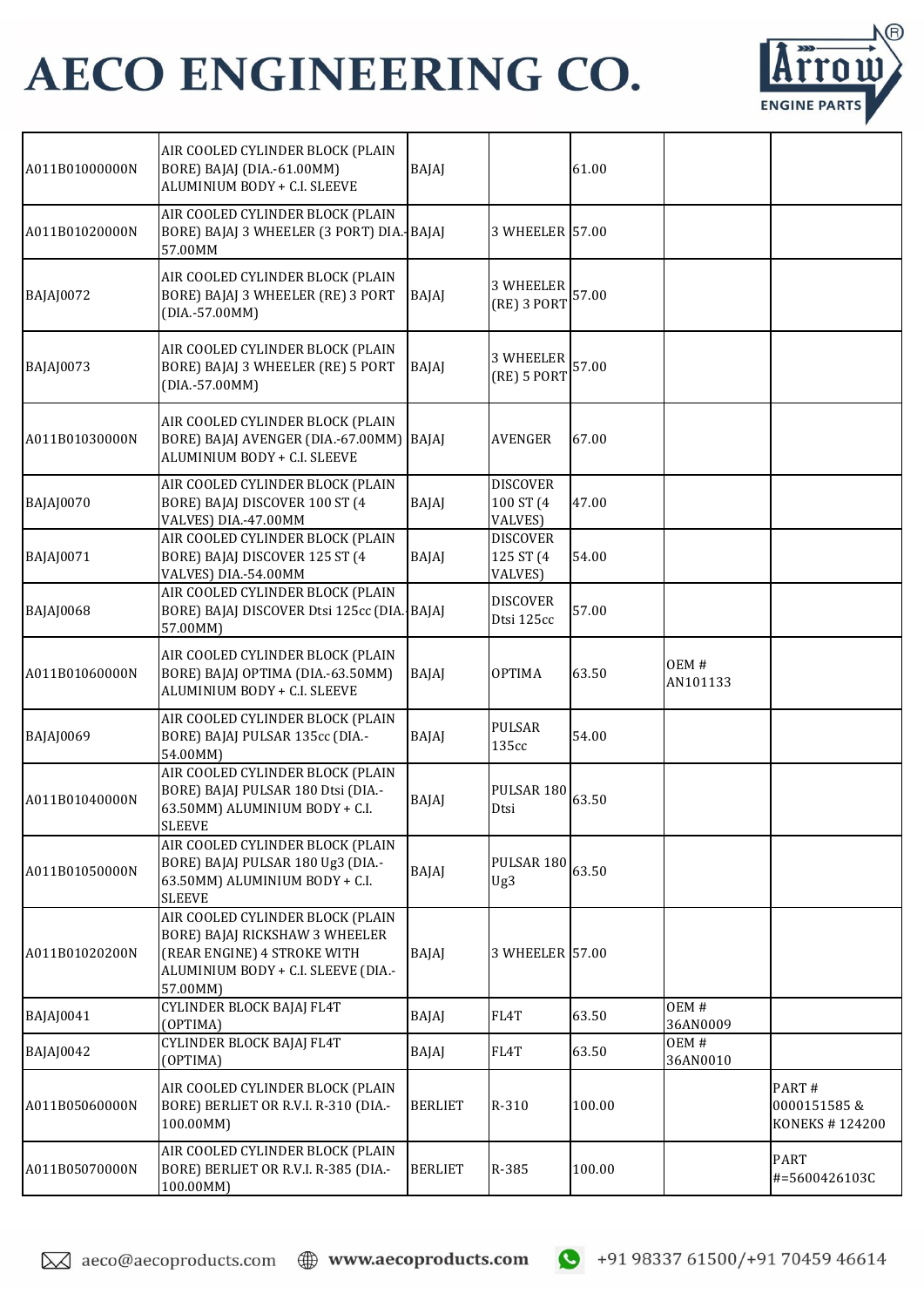

| A011C07090000N | AIR COOLED CYLINDER BLOCK (PLAIN<br>BORE) CITROEN 3 CV (DIA.-74.00MM)                                                                       | <b>CITROEN</b> | 3 CV                              | 74.00              |                                                                      | AE # CY1299200                                                   |
|----------------|---------------------------------------------------------------------------------------------------------------------------------------------|----------------|-----------------------------------|--------------------|----------------------------------------------------------------------|------------------------------------------------------------------|
| A011C11040019N | AIR COOLED CYLINDER BLOCK (PLAIN<br>BORE) COMET 10 H.P. (DIA.-102.00MM) COMET<br>COMP. HT.-191.00MM                                         |                | 10 H.P.                           | 102.00             |                                                                      |                                                                  |
| A011C11040020N | AIR COOLED CYLINDER BLOCK (PLAIN<br>BORE) COMET 10 H.P. (DIA.-102.00MM) COMET<br>COMP. HT.-194.00MM                                         |                | 10 H.P.                           | 102.00             |                                                                      |                                                                  |
| A011C11080019N | AIR COOLED CYLINDER BLOCK (PLAIN<br>BORE) COMET 8 H.P. (DIA.-95.00MM)<br>COMP. HT.-191.00MM                                                 | <b>COMET</b>   | 8 H.P.                            | 95.00              |                                                                      |                                                                  |
| A011C11080020N | AIR COOLED CYLINDER BLOCK (PLAIN<br>BORE) COMET 8 H.P. (DIA.-95.00MM)<br>COMP. HT.-194.00MM                                                 | COMET          | 8 H.P.                            | 95.00              |                                                                      |                                                                  |
| A011C11010000N | AIR COOLED CYLINDER BLOCK (PLAIN<br>BORE) ROCKET OR COMET 3.5 HP (DIA.- COMET<br>80.00MM) SPECIAL TYPE                                      |                | 3.5 HP                            | 80.00              |                                                                      |                                                                  |
| A011D17000000N | AIR COOLED CYLINDER BLOCK (PLAIN<br>BORE) DEMAG (FRANCE) COMPRESSOR<br>$(1 SET = 2 NOS.) 1 BIG (DIA.-215.00MM)$<br>+1 SMALL (DIA.-130.00MM) | <b>DEMAG</b>   | (FRANCE)<br><b>COMPRESSO</b><br>R | 130.00 &<br>215.00 |                                                                      |                                                                  |
| A011D13180000N | AIR COOLED CYLINDER BLOCK (PLAIN<br>BORE) DEUTZ FL-411 (DIA.-92.00MM)                                                                       | <b>DEUTZ</b>   | FL-411                            | 92.00              |                                                                      |                                                                  |
| A011D13080000N | AIR COOLED CYLINDER BLOCK (PLAIN<br>BORE) DEUTZ FL-413 (DIA.-120.00MM)                                                                      | <b>DEUTZ</b>   | FL-413                            | 120.00             | OEM#<br>02406631&<br>04186536                                        | KS#88562110,<br><b>MAHLE #101WR09</b><br>& BF #<br>20040541300   |
| A011D13080003N | AIR COOLED CYLINDER BLOCK (PLAIN<br>BORE) DEUTZ FL-413 (DIA.-125.00MM)<br>COLLAR DIA.-150.00MM                                              | <b>DEUTZ</b>   | FL-413                            | 125.00             | OEM#<br>04149541,<br>04149542&<br>04149543                           | KS#89030110,<br>MAHLE #101WR11,<br>101WR21 & BF #<br>20040551306 |
| A011D13080004N | AIR COOLED CYLINDER BLOCK (PLAIN<br>BORE) DEUTZ FL-413 (DIA.-125.00MM) DEUTZ<br>COLLAR DIA .- 154.00MM                                      |                | FL-413                            | 125.00             | OEM#<br>02423579&<br>04185295                                        | KS#89384110,<br>MAHEL #101WR13,<br>101WR23 & BF #<br>20040541302 |
| A011D13090000N | AIR COOLED CYLINDER BLOCK (PLAIN<br>BORE) DEUTZ FL-511 (DIA.-100.00MM)                                                                      | <b>DEUTZ</b>   | FL-511                            | 100.00             | OEM # 014104,<br>02234078&<br>02290637                               | KS#89083110,<br><b>MAHLE # 099WR20</b><br>& BF #<br>20040551100  |
| A011D13100000N | AIR COOLED CYLINDER BLOCK (PLAIN<br>BORE) DEUTZ FL-514, FL-614 (DIA .-<br>110.00MM)                                                         | <b>DEUTZ</b>   | FL-514,FL-<br>614                 | 110.00             | OEM#<br>03365321                                                     | KS#88113110,<br><b>MAHLE #101WR02</b><br>& BF #<br>20040561400   |
| A011D13120000N | AIR COOLED CYLINDER BLOCK (PLAIN<br>BORE) DEUTZ FL-812 (DIA.-95.00MM)                                                                       | <b>DEUTZ</b>   | FL-812                            | 95.00              | OEM#<br>03371449                                                     | KS#88100110,<br><b>MAHLE # 099WR05</b><br>& BF #<br>20040581200  |
| A011D13130000N | AIR COOLED CYLINDER BLOCK (PLAIN<br>BORE) DEUTZ FL-912 (DIA.-100.00MM)                                                                      | <b>DEUTZ</b>   | FL-912                            | 100.00             | OEM#<br>02231924,<br>02231975,<br>04157763,<br>04157756&<br>04158559 | KS#89005110,<br><b>MAHLE # 099WR08</b><br>& BF #<br>20040591200  |

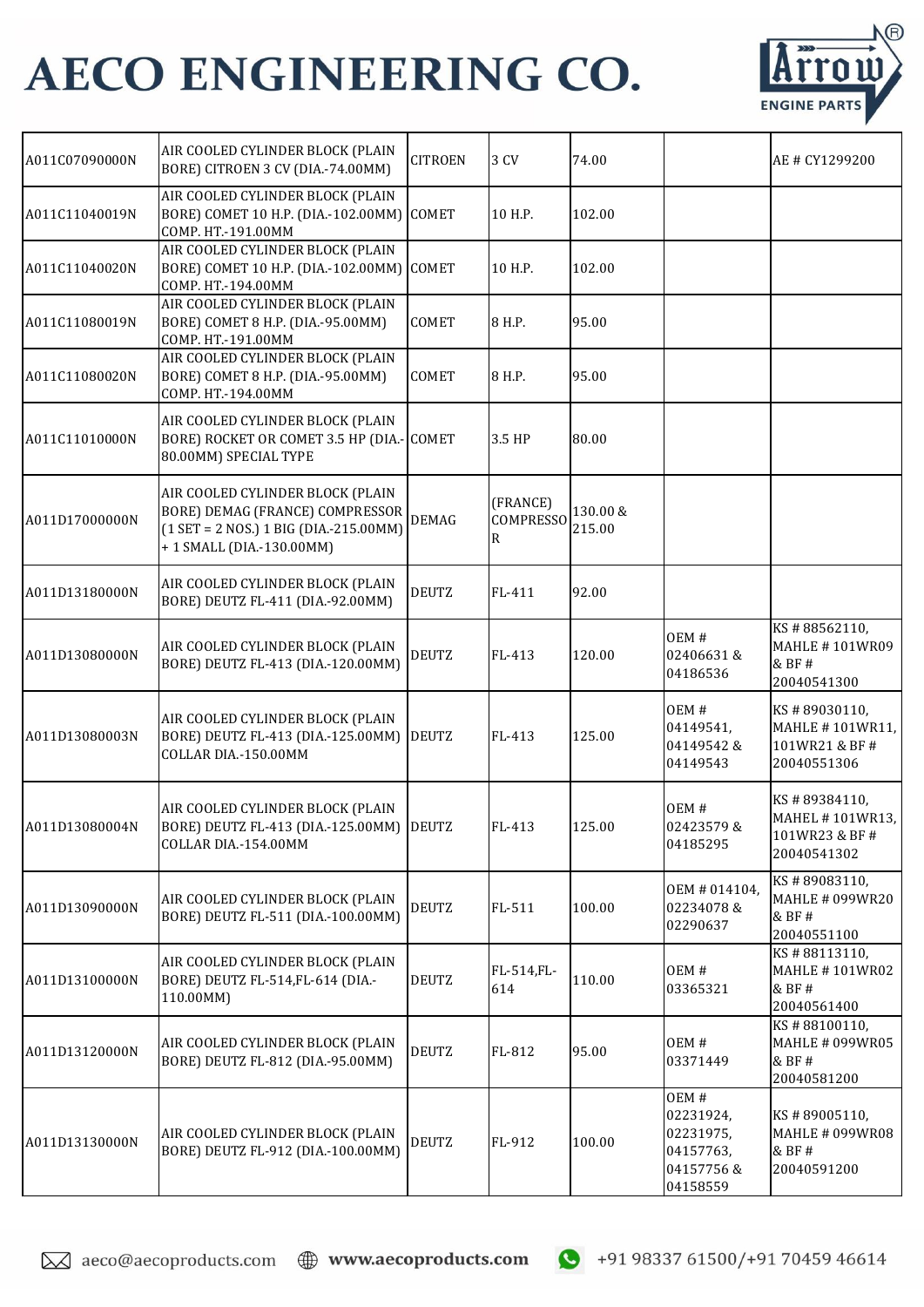

| A011D13140021N | AIR COOLED CYLINDER BLOCK (PLAIN<br>BORE) DEUTZ FL-913 (DIA.-102.00MM)<br>COLLAR DIA .- 120.00MM     | <b>DEUTZ</b>              | FL-913                       | 102.00 | OEM#<br>02236804,<br>04152141,<br>04156586 &<br>02236370 | KS#88684110,<br>MAHLE # 099WR09<br>& BF #<br>20040591300 |
|----------------|------------------------------------------------------------------------------------------------------|---------------------------|------------------------------|--------|----------------------------------------------------------|----------------------------------------------------------|
| A011D13140024N | AIR COOLED CYLINDER BLOCK (PLAIN<br>BORE) DEUTZ FL-913 (DIA.-102.00MM)<br>COLLAR DIA .- 124.50MM     | <b>DEUTZ</b>              | FL-913                       | 102.00 | OEM#<br>04231519                                         | KS#89496110,<br>MAHLE # 099WR27<br>& BF#<br>20040591305  |
| A011D13130008Y | AIR COOLED CYLINDER BLOCK (PLAIN<br>BORE) DEUTZ FL-913 XL VERSION (DIA. DEUTZ<br>102.00MM) NEW MODEL |                           | FL-913                       | 102.00 |                                                          |                                                          |
| A011D13170000N | AIR COOLED CYLINDER BLOCK (PLAIN<br>BORE) DEUTZ MAGIRUS-210 (DIA.-<br>95.00MM)                       | <b>DEUTZ</b>              | MAGIRUS-<br>210              | 95.00  |                                                          |                                                          |
| A011D16040000N | AIR COOLED CYLINDER BLOCK (PLAIN<br>BORE) DORMAN DA (DIA.-105.00MM)                                  | <b>DORMAN</b>             | DA                           | 105.00 | <b>OEM # DA-7G1</b>                                      |                                                          |
| A011E01010000N | AIR COOLED CYLINDER BLOCK (PLAIN<br>BORE) EICHER 298 EDL (DIA .-<br>100.00MM)                        | <b>EICHER</b>             | <b>298 EDL</b>               | 100.00 |                                                          | PART #1717388                                            |
| PIAGGIO0001    | AIR COOLED CYLINDER BLOCK (PLAIN<br>BORE) GREAVES PIAGGIO APE (DIA .-<br>86.00MM)                    | <b>GREAVES</b><br>PIAGGIO | APE                          | 86.00  |                                                          |                                                          |
| A011H02020000N | AIR COOLED CYLINDER BLOCK (PLAIN<br>BORE) HATZ E-75 (DIA - 75.00)                                    | HATZ                      | $E-75$                       | 75.00  |                                                          |                                                          |
| A011H02030000N | AIR COOLED CYLINDER BLOCK (PLAIN<br>BORE) HATZ E-780 (DIA.-82.00MM)                                  | <b>HATZ</b>               | E-780                        | 82.00  |                                                          |                                                          |
| A011H02050000N | AIR COOLED CYLINDER BLOCK (PLAIN<br>BORE) HATZ E-85 (DIA.-85.00MM)                                   | <b>HATZ</b>               | E-85                         | 85.00  |                                                          |                                                          |
| A011H02060000N | AIR COOLED CYLINDER BLOCK (PLAIN<br>BORE) HATZ E-89 (DIA.-90.00MM)                                   | <b>HATZ</b>               | E-89                         | 90.00  | OEM#<br>03040301                                         |                                                          |
| HONDA0001      | AIR COOLED CYLINDER BLOCK (PLAIN<br>BORE) HERO HONDA CBZ (DIA .-<br>63.50MM)                         | HONDA                     | CBZ                          | 63.50  |                                                          |                                                          |
| A011H09010000Y | AIR COOLED CYLINDER BLOCK (PLAIN<br>BORE) HONDA - MOPED (50 CC) DIA .-<br>39.00MM                    | HONDA                     | MOPED <sub>(50</sub><br>CC)  | 39.00  |                                                          |                                                          |
| A011H09020000Y | AIR COOLED CYLINDER BLOCK (PLAIN<br>BORE) HONDA - MOPED (70 CC) DIA .-<br>47.00MM                    | HONDA                     | MOPED <sub>(70</sub><br>CC)  | 47.00  |                                                          |                                                          |
| A011i01020000N | AIR COOLED CYLINDER BLOCK (PLAIN<br>BORE) IFA (AIR COMP.) DIA .- 70.00MM                             | <b>IFA</b>                |                              | 70.00  |                                                          |                                                          |
| W021K01020000Y | W/C CYLINDER BLOCK (PLAIN BORE)<br>KAMAZ (AIR COMP.) 2 CYL. (DIA.-<br>60.00MM)                       | <b>KAMAZ</b>              | AIR COMP.                    | 60.00  |                                                          |                                                          |
| A011K07010000N | AIR COOLED CYLINDER BLOCK (PLAIN<br>BORE) KIRLOSKAR AVA (DIA.-<br>80.00MM)                           | KIRLOSKAR AVA             |                              | 80.00  |                                                          |                                                          |
| A011K07060000N | AIR COOLED CYLINDER BLOCK (PLAIN<br>BORE) KIRLOSKAR JVA (6.5 HP) DIA.-<br>85.05MM                    |                           | KIRLOSKAR JVA (6.5 HP) 85.00 |        |                                                          |                                                          |
| A011K07140000N | AIR COOLED CYLINDER BLOCK (PLAIN<br>BORE) KIRLOSKAR TVA (DIA.-<br>87.55MM)                           | KIRLOSKAR TVA             |                              | 87.50  |                                                          |                                                          |

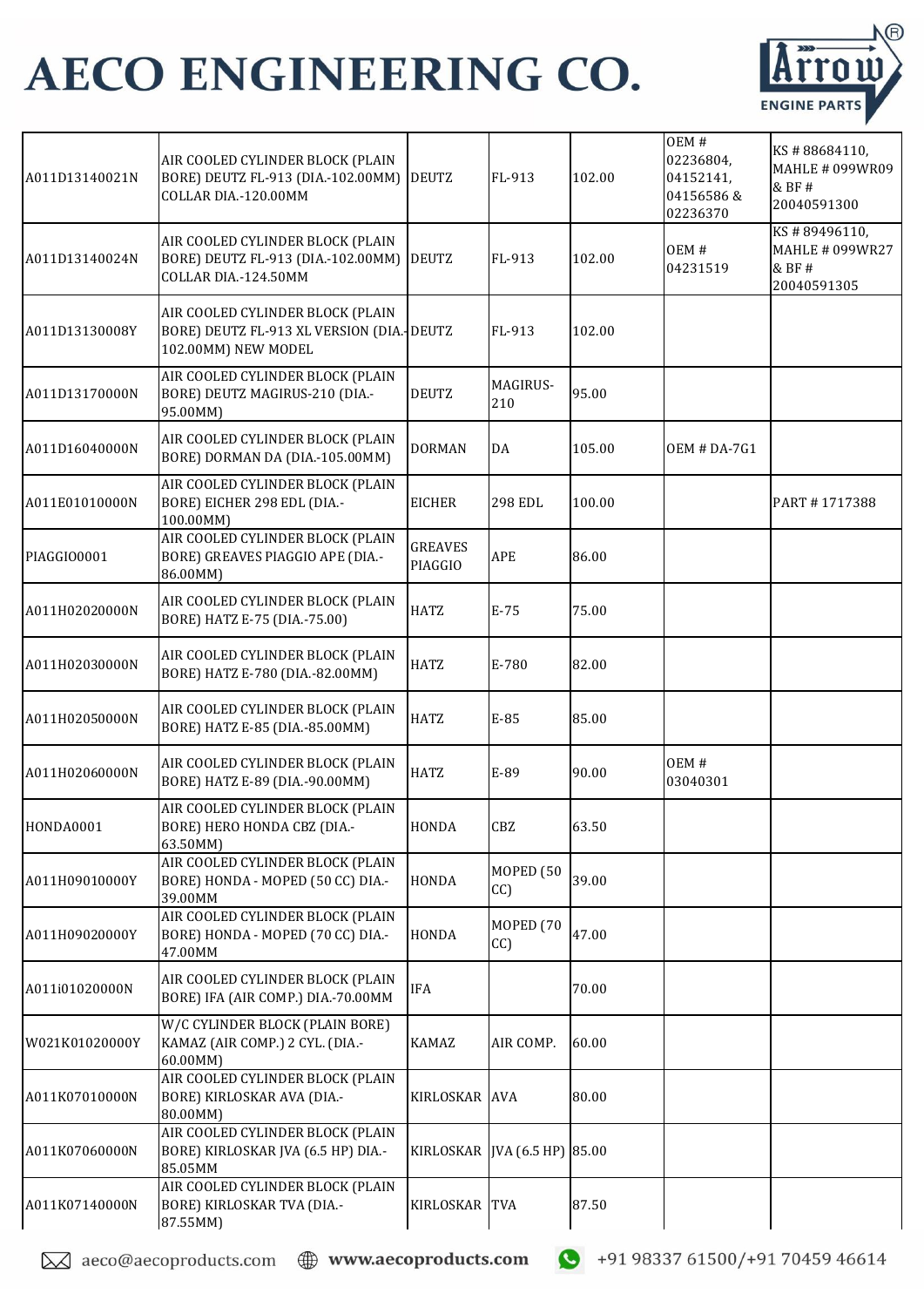

| W021K07070006N | <b>CYLINDER BLOCK HOLLOW TYPE</b><br>(W/C) KIRLOSKAR JV-1 (DIA.-85.00MM)                                                           | KIRLOSKAR JV                   |                             | 85.00       |                  |  |
|----------------|------------------------------------------------------------------------------------------------------------------------------------|--------------------------------|-----------------------------|-------------|------------------|--|
| W021K07150006N | CYLINDER BLOCK HOLLOW TYPE<br>(W/C) KIRLOSKAR TV-1 (DIA .-<br>87.50MM)                                                             | KIRLOSKAR IV                   |                             | 87.50       |                  |  |
| W021K07020006N | W/C CYLINDER BLOCK KIRLOSKAR<br>AV,JV (DIA.-80.00MM) HOLLOW TYPE<br>(FINISH WT.-11.00 Kg.)                                         | KIRLOSKAR AV,JV                |                             | 80.00,85.00 |                  |  |
| A011K08010028Y | AIR COOLED CYLINDER BLOCK (PLAIN<br>BORE) KNORR-BREMSE LK-19 (AIR<br>COMP.) A/C (DIA.-88.00MM) BLACK<br>BODY & WITH BOTTOM DIA.    | KNORR-<br><b>BREMSE</b>        | <b>LK-19 (AIR</b><br>COMP.) | 88.00       |                  |  |
| A011K08010029N | AIR COOLED CYLINDER BLOCK (PLAIN<br>BORE) KNORR-BREMSE LK-19 (AIR<br>COMP.) A/C (DIA.-88.00MM) BLACK<br>BODY & WITHOUT BOTTOM DIA. | <b>KNORR-</b><br><b>BREMSE</b> | <b>LK-19 (AIR</b><br>COMP.) | 88.00       |                  |  |
| A011K13830000N | AIR COOLED CYLINDER BLOCK (PLAIN<br>BORE) KUBOTA ET-1500 (DIA.-<br>40.00MM) 1 PORT                                                 | <b>KUBOTA</b>                  | ET-1500                     | 40.00       |                  |  |
| A011K13820000N | AIR COOLED CYLINDER BLOCK (PLAIN<br>BORE) KUBOTA ET-500 (DIA.-<br>52.00MM) 2 PORT                                                  | <b>KUBOTA</b>                  | ET-500                      | 52.00       |                  |  |
| A011L07100000N | AIR COOLED CYLINDER BLOCK (PLAIN<br>BORE) LISTER HA (DIA.-101.65MM)                                                                | <b>LISTER</b>                  | HA                          | 101.60      |                  |  |
| A011L07110010N | AIR COOLED CYLINDER BLOCK (PLAIN<br>BORE) LISTER HR (DIA .- 108.00MM)<br>NEW MODEL (WITHOUT HOLE)                                  | <b>LISTER</b>                  | <b>HR</b>                   | 108.00      | OEM#<br>35150204 |  |
| A011L07110014N | AIR COOLED CYLINDER BLOCK (PLAIN<br>BORE) LISTER HR (DIA .- 108.00MM)<br>OLD MODEL - WITH HOLE                                     | <b>LISTER</b>                  | <b>HR</b>                   | 108.00      | OEM#<br>35380971 |  |
| A011L07140000Y | AIR COOLED CYLINDER BLOCK (PLAIN<br>BORE) LISTER LD (DIA.-76.20MM)                                                                 | <b>LISTER</b>                  | LD                          | 76.20       | OEM#<br>20110273 |  |
| A011L07170000N | AIR COOLED CYLINDER BLOCK (PLAIN<br>BORE) LISTER LT (DIA.-82.55MM)                                                                 | <b>LISTER</b>                  | <b>LT</b>                   | 82.55       | OEM#<br>60130271 |  |
| A011L07180000N | AIR COOLED CYLINDER BLOCK (PLAIN<br>BORE) LISTER SL (DIA-80.96MM)                                                                  | <b>LISTER</b>                  | $\operatorname{SL}$         | 80.96       | OEM#<br>20117520 |  |
| A011L07190008N | AIR COOLED CYLINDER BLOCK (PLAIN<br>BORE) LISTER SR (DIA.-88.90MM) NEW<br><b>MODEL</b>                                             | <b>LISTER</b>                  | <b>SR</b>                   | 88.90       |                  |  |
| A011L07190013N | AIR COOLED CYLINDER BLOCK (PLAIN<br>BORE) LISTER SR (DIA.-88.90MM) OLD<br><b>MODEL</b>                                             | <b>LISTER</b>                  | <b>SR</b>                   | 88.90       |                  |  |
| A011L07200000N | AIR COOLED CYLINDER BLOCK (PLAIN<br>BORE) LISTER ST (DIA.-95.25MM)                                                                 | <b>LISTER</b>                  | <b>ST</b>                   | 95.25       | OEM#<br>20180061 |  |
| A011L07210000N | AIR COOLED CYLINDER BLOCK (PLAIN<br>BORE) LISTER TL,TR (DIA.-98.50MM)                                                              | <b>LISTER</b>                  | TL,TR                       | 98.50       | OEM#<br>20132802 |  |
| A011L07230000N | AIR COOLED CYLINDER BLOCK (PLAIN<br>BORE) LISTER TS (DIA.-95.25MM)                                                                 | <b>LISTER</b>                  | TS                          | 95.25       | OEM#<br>20137700 |  |

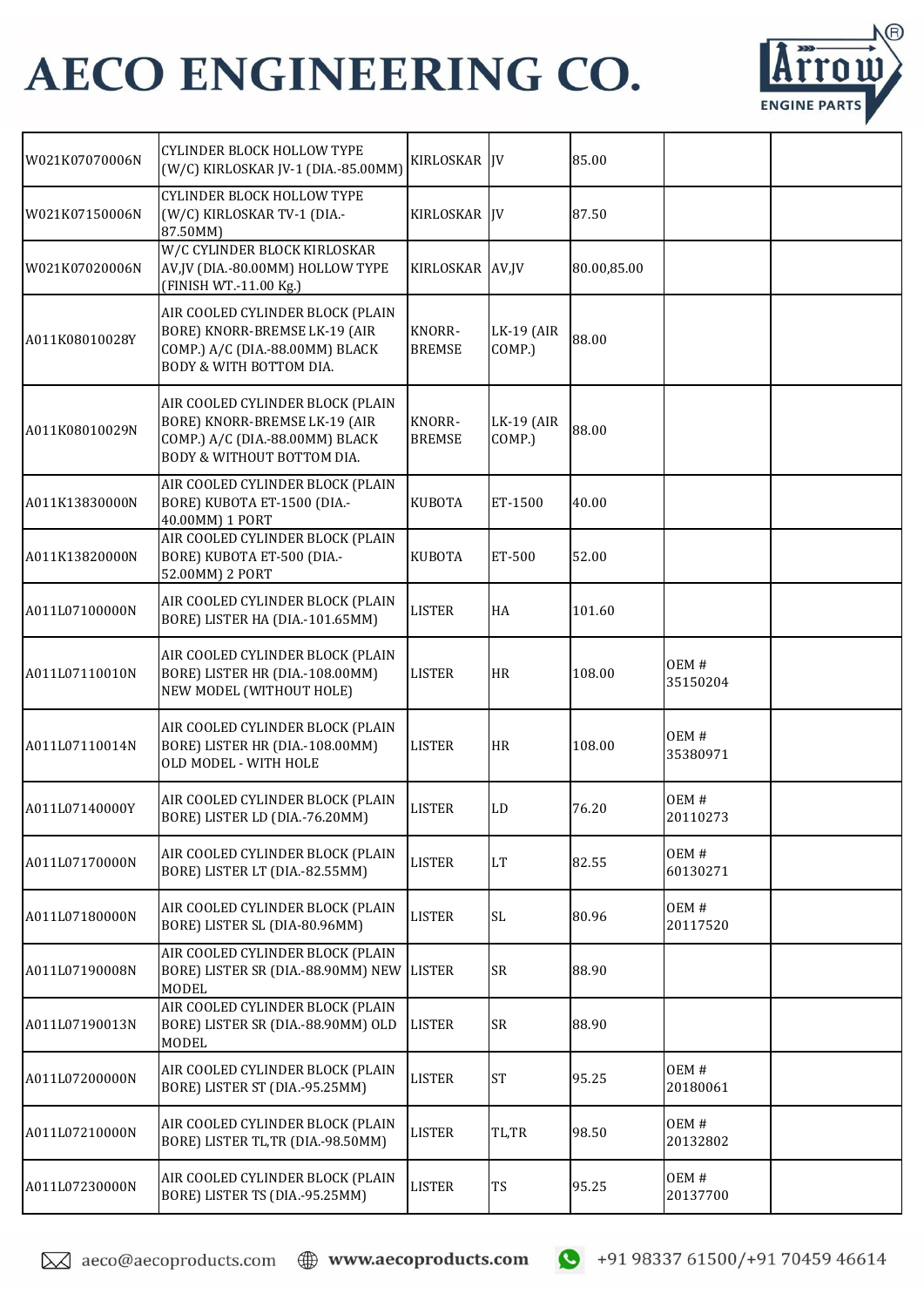

| W011L07020016N | W/C CYLINDER BLOCK (HARD CHROME<br>BORE) LISTER 10/1 (10 H.P.) DIA .-<br>120.00MM (SOLID TYPE 7 HOLES)                                              | <b>LISTER</b>        | 10/1(10)<br>H.P.)                      | 120.00 |                  |  |
|----------------|-----------------------------------------------------------------------------------------------------------------------------------------------------|----------------------|----------------------------------------|--------|------------------|--|
| W011L07010022N | W/C CYLINDER BLOCK (HARD CHROME<br>BORE) LISTER 6/1 (6 H.P.),8/1 (8 H.P.)<br>DIA.-114.30MM (SOLID TYPE 7 HOLES<br>WITH 3 STUDS)                     | <b>LISTER</b>        | 6/1(6)<br>H.P.),8/1 (8<br>H.P.)        | 114.30 | OEM#<br>57411000 |  |
| W021L07020015N | W/C CYLINDER BLOCK (PLAIN BORE)<br>LISTER 10/1 (10 H.P.) DIA.-120.00MM<br>(SOLID TYPE 5 HOLES)                                                      | <b>LISTER</b>        | 10/1(10<br>H.P.)                       | 120.00 |                  |  |
| W021L07020016N | W/C CYLINDER BLOCK (PLAIN BORE)<br>LISTER 10/1 (10 H.P.) DIA.-120.00MM<br>(SOLID TYPE 7 HOLES)                                                      | <b>LISTER</b>        | 10/1(10)<br>H.P.)                      | 120.00 |                  |  |
| W021L07010015N | W/C CYLINDER BLOCK (PLAIN BORE)<br>LISTER 6/1 (6 H.P.),8/1 (8 H.P.) DIA.-<br>114.30MM (SOLID TYPE 5 HOLES)                                          | <b>LISTER</b>        | 6/1(6)<br>$H.P.$ ), $8/1$ (8<br>H.P.   | 114.30 | OEM#<br>57411000 |  |
| W021L07010022N | W/C CYLINDER BLOCK (PLAIN BORE)<br>LISTER 6/1 (6 H.P.), 8/1 (8 H.P.) DIA.-<br>114.30MM (SOLID TYPE 7 HOLES WITH<br>3 STUDS)                         | <b>LISTER</b>        | 6/1(6)<br>$H.P.$ ), $8/1$ (8<br>H.P.   | 114.30 | OEM#<br>57411000 |  |
| W021L07050009N | W/C CYLINDER BLOCK (PLAIN BORE)<br>LISTER 8/1 (8 H.P.) DIA .- 114.30MM<br>(NEW MODEL - SOLID TYPE WITH 7<br>HOLES) OUTSIDE STUD TYPE                | <b>LISTER</b>        | $8/1$ (8 H.P.)                         | 114.30 |                  |  |
| W021L07020007N | W/C CYLINDER BLOCK LISTER 10/1 (10<br>H.P.) DIA.-120.00MM (HOLLOW TYPE 5<br>HOLES) OUTSIDE STUDS TYPE                                               | <b>LISTER</b>        | $10/1$ (10<br>H.P.)                    | 120.00 |                  |  |
| W021L07020023N | W/C CYLINDER BLOCK LISTER 10/1 (10<br>H.P.) HOLLOW TYPE 5 HOLES WITH<br>CYL. LINER (PLAIN BORE) DIA .-<br>120.00MM & 'O' RING                       | <b>LISTER</b>        | 10/1(10<br>H.P.)                       | 120.00 |                  |  |
| W021L07010007N | W/C CYLINDER BLOCK LISTER 6/1 (6<br>H.P.),8/1 (8 H.P.) DIA.-114.30MM<br>(HOLLOW TYPE 5 HOLES) NEW MODEL<br>(OUTSIDE STUDS TYPE)                     | <b>LISTER</b>        | 6/1(6)<br>H.P.),8/1 (8 114.30<br>H.P.) |        |                  |  |
| W021L07010023N | W/C CYLINDER BLOCK LISTER 6/1 (6<br>H.P.), 8/1 (8 H.P.) HOLLOW TYPE (NEW<br>MODEL - 5 HOLES WITH CYL. LINER)<br>PLAIN BORE (DIA.-114.30MM) 'O' RING | <b>LISTER</b>        | 6/1(6)<br>$H.P.$ ), $8/1$ (8<br>H.P.   | 114.30 |                  |  |
| W021L07010030N | W/C CYLINDER BLOCK LISTER 6/1 (6<br>H.P.), 8/1 (8 H.P.) HOLLOW TYPE (OLD<br>MODEL - 5 HOLES) INSIDE STUDS TYPE                                      | <b>LISTER</b>        | 6/1(6)<br>$H.P.$ ), $8/1$ (8<br>H.P.)  | 114.30 |                  |  |
| LML0001        | AIR COOLED CYLINDER BLOCK (PLAIN<br>BORE) LML FREEDOM 110cc (DIA .-<br>53.00MM)                                                                     | <b>LML</b>           | <b>FREEDOM</b><br>110cc                | 53.00  |                  |  |
| A011L08150000N | AIR COOLED CYLINDER BLOCK (PLAIN<br>BORE) LOMBARDINI 12LD 435 (DIA .-<br>86.00MM)                                                                   | LOMBARDI<br>NI.      | 12LD 435                               | 86.00  |                  |  |
| A011L08090000N | AIR COOLED CYLINDER BLOCK (PLAIN<br>BORE) LOMBARDINI LDA 100 (DIA .-<br>100.00MM)                                                                   | LOMBARDI<br>NI       | <b>LDA 100</b>                         | 100.00 |                  |  |
| A011L08030000N | AIR COOLED CYLINDER BLOCK (PLAIN<br>BORE) LOMBARDINI LDA 325<br>(520/522/523) DIA.-78.00MM                                                          | LOMBARDI<br>$\rm NI$ | LDA 325<br>(520/522/5 78.00<br>23)     |        |                  |  |

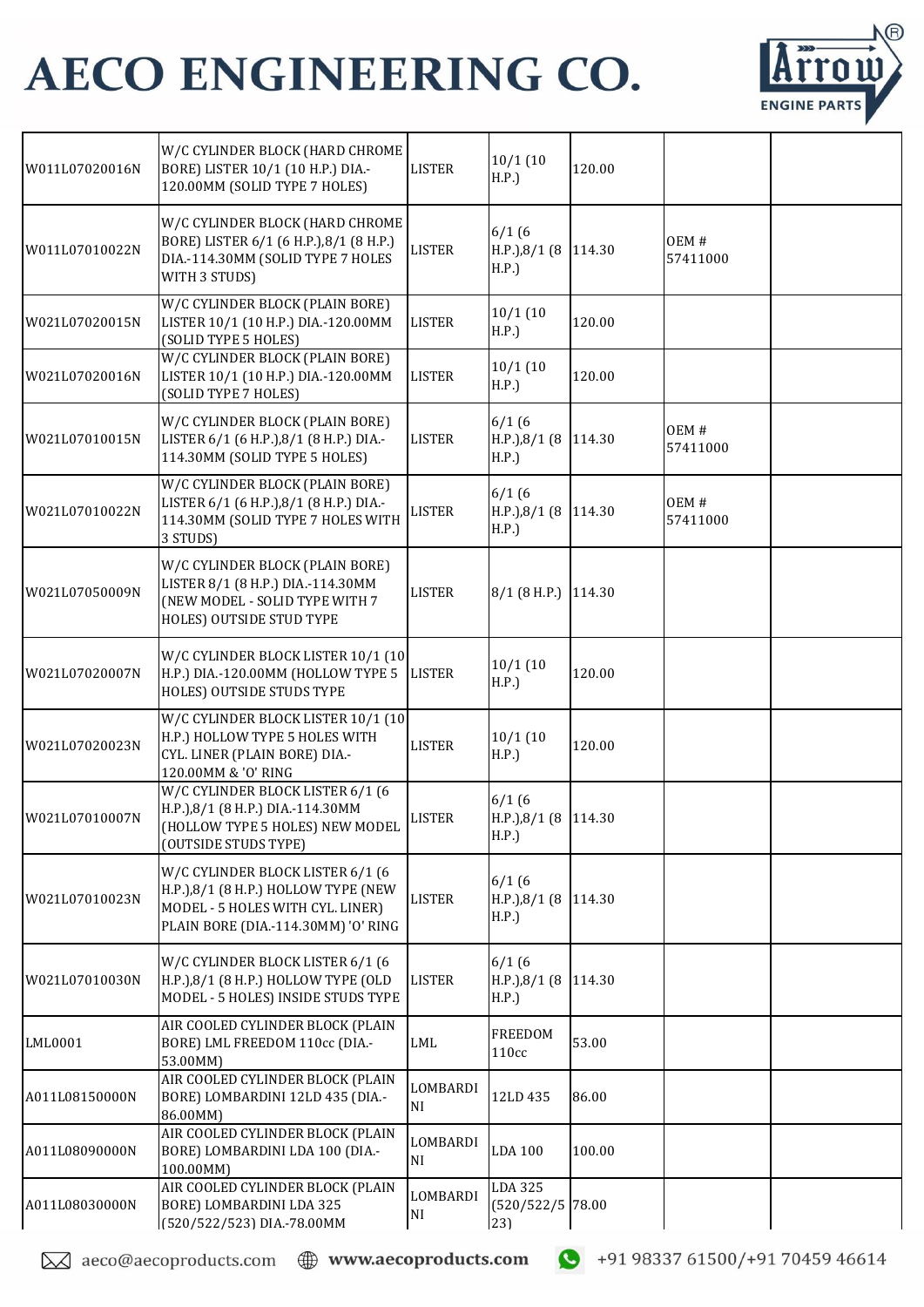

| A011L08140000N | AIR COOLED CYLINDER BLOCK (PLAIN<br>BORE) LOMBARDINI LDA 360<br>(530/532/533) DIA.-82.00MM                                                           | LOMBARDI<br>NI       | <b>LDA 360</b><br>$(530/532/5)$ 82.00<br>33)                    |        | OEM#<br>50002002                  |                                                                   |
|----------------|------------------------------------------------------------------------------------------------------------------------------------------------------|----------------------|-----------------------------------------------------------------|--------|-----------------------------------|-------------------------------------------------------------------|
| A011L08040000N | AIR COOLED CYLINDER BLOCK (PLAIN<br>BORE) LOMBARDINI LDA 450 LDA 510<br>(DIA.-85.00MM)                                                               | LOMBARDI<br>NI       | LDA<br>450,LDA<br>510                                           | 85.00  | OEM#<br>2922380083                |                                                                   |
| A011L08120000N | AIR COOLED CYLINDER BLOCK (PLAIN<br>BORE) LOMBARDINI LDA 672,LDA<br>673, LDA 674 (DIA.-95.00MM)                                                      | LOMBARDI<br>NI       | LDA<br>672,LDA<br>673,LDA<br>674                                | 95.00  |                                   |                                                                   |
| A011L08100000N | AIR COOLED CYLINDER BLOCK (PLAIN<br>BORE) LOMBARDINI LDA 80 (DIA .-<br>80.00MM)                                                                      | LOMBARDI<br>NI       | <b>LDA 80</b>                                                   | 80.00  | OEM#<br>285238077                 |                                                                   |
| A011L08110000N | AIR COOLED CYLINDER BLOCK (PLAIN<br>BORE) LOMBARDINI LDA 820 (DIA .-<br>102.00MM)                                                                    | LOMBARDI<br>NI       | LDA 820                                                         | 102.00 |                                   |                                                                   |
| MARUTi00466    | AIR COOLED CYLINDER BLOCK (PLAIN<br>BORE) SUZUKI AX-100, MAX-<br>100, SAMURAI (DIA.-50.00MM)                                                         | MARUTI/SU<br>ZUKI    | AX-100, MAX<br>100, SAMUR 50.00<br>AI                           |        |                                   |                                                                   |
| A011M12130000N | AIR COOLED CYLINDER BLOCK (PLAIN<br>BORE) MERCEDES OM 352 (A/C)<br>COMPRESSOR (DIA.-94.00MM)                                                         | <b>MERCEDES</b>      | OM 352                                                          | 94.00  | OEM#<br>3521303802                |                                                                   |
| A011M12160000Y | AIR COOLED CYLINDER BLOCK (PLAIN<br>BORE) MERCEDES OM 355 (A/C)<br>COMPRESSOR (DIA.-90.00MM)                                                         | <b>MERCEDES</b>      | OM 355                                                          | 90.00  |                                   |                                                                   |
| A011M12500000N | AIR COOLED CYLINDER BLOCK (PLAIN<br>BORE) MERCEDES OM 401, OM 402, OM<br>403,0M 404,0M 407,0M 409,0M 421;<br>MAN-D2556 (A/C COMP.) DIA .-<br>90.00MM | <b>MERCEDES</b>      | OM 401,0M<br>402,0M<br>403,0M<br>404,0M<br>407,0M<br>409,0M 421 | 90.00  | OEM#<br>4031300008&<br>4421300008 | KS#89196110&<br><b>MAHLE # 004WR06</b>                            |
| A011M12530000Y | AIR COOLED CYLINDER BLOCK (PLAIN<br>BORE) MERCEDES OM 401, OM 402, OM<br>441,0M 442,0M 443 (A/C) COMP. (DIA.-<br>100.00MM)                           | <b>MERCEDES</b>      | OM 401,0M<br>402,0M<br>441,0M<br>442,0M 443                     | 100.00 | OEM#<br>4421310102                | MAHLE # 004WR17,<br>KS#89529110 & BF<br>#20040340010              |
| A011M12560000Y | AIR COOLED CYLINDER BLOCK (PLAIN<br>BORE) MERCEDES OM 501, OM<br>502, ACTROS (A/C) COMP. (DIA.-<br>100.00MM)                                         | <b>MERCEDES</b>      | OM 501,0M<br>502, ACTROS<br>(A/C)<br>COMP.                      | 100.00 |                                   | BF #20040350012,<br><b>MAHLE # 004WR23</b><br>& KS # 89537110     |
| W021M12500000N | W/C CYLINDER BLOCK (PLAIN BORE)<br>MERCEDES OM 401,0M 402,0M 403,0M<br>404,0M 421,0M 424 (W/C)<br>COMPRESSOR (DIA.-90.00MM)                          | <b>MERCEDES</b>      | OM 401,0M<br>402,0M<br>403,0M<br>404,0M<br>421,0M 424           | 90.00  |                                   | KS#89308110,<br>89440110, MAHLE #<br>004WN05 & BF#<br>20040340009 |
| A011M16010000Y | AIR COOLED CYLINDER BLOCK (PLAIN<br>BORE) MOBYLETTE AV51-MEP (DIA .-<br>46.00MM)                                                                     | <b>MOBYLETT</b><br>E | AV51-MEP                                                        | 46.00  |                                   |                                                                   |
| A011P04030000Y | AIR COOLED CYLINDER BLOCK (PLAIN<br>BORE) PETTER AB-1 (DIA.-76.20MM)                                                                                 | <b>PETTER</b>        | AB                                                              | 76.20  | OEM #199017                       |                                                                   |